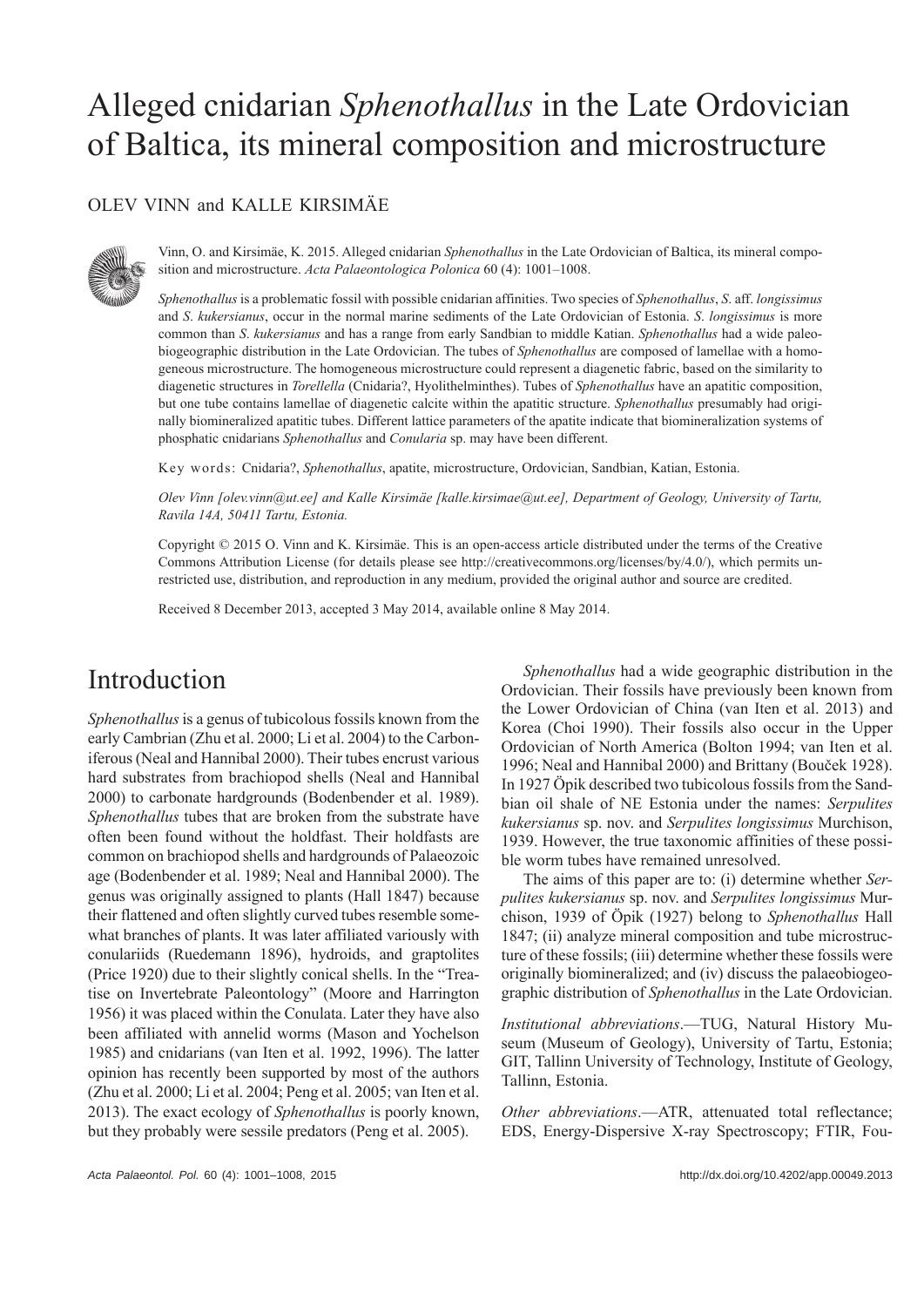rier Transformed Infrared Spectroscopy; N, number of specimens; sd, standard deviation; XRD, X-ray diffraction.

### Geological background

The Ordovician sequence of North Estonia is relatively complete. It is represented mostly by carbonate rocks except for the terrigenous Lower Ordovician part. The area of modern Estonia (Fig. 1) was covered by a shallow epicontinental sea in the Late Ordovician. The most common rocks in the Late Ordovician of northern Estonia are limestones. They are exposed in northern Estonia as a wide belt from the Narva River in the east to Hiiumaa Island in the west (Nestor and Einasto 1997).

In the Ordovician, Baltica drifted from the southern high latitudes to the tropical realm (Torsvik et al. 2012), which caused a drastic climatic change on the palaeocontinent. The sedimentation rate of carbonates increased due to climate warming. As a result of these climatic processes, deposits that are characteristic of an arid and tropical climate appeared in the Estonian Late Ordovician sequence (Nestor and Einasto 1997). These types of tropical deposits were completely lacking in the Early and Middle Ordovician when the Baltic Basin was situated in a temperate climate zone (Jaanusson 1973). The appearance of tabulate corals, stromatoporoids and reefs were the first signs of a warming climate in the early Katian. These fossil groups and reefs became prevalent at the very end of the Ordovician in the Hirnantian (Nestor and Einasto 1997). The oil shale and limestone containing *Sphenothallus* fossils are formed in normal marine conditions on a shallow carbonate shelf. *Sphenothallus* fossils are accompanied by normal marine fauna containing bryozoans, brachiopods, bivalves, gastropods, nautiloids, ostracods, trilobites, echinodermates, graptolites, chitinozoans, and algae.

*Sphenothallus kukersianus* occurs only in the Viivikonna Formation of the Kukruse Stage (lower Sandbian). This species, though rare, could be characteristic for the early Sandbian rocks of NE Estonia. The larger and more common specimens of *S*. aff. *longissimus* also appear in the Viivikonna Formation, but have a stratigraphic range to the Tudulinna Formation of Vormsi Stage (middle Katian).

# Palaeobiogeography

*Sphenothallus kukersianus* is not known from the outside of the Sandbian oil shale deposits of NE Estonia. *S*. *kukersianus* could be endemic for Sandbian of Baltica, if it is not a junior synonym of *S*. aff. *longissimus*. The latter species occurs in the Ludlow of England (Avalonia) (Murchison 1854), but it is not known from the Late Ordovician outside of Baltica. The genus *Sphenothallus* has a wide distribution in the Late Ordovician. In addition to Baltica it occurs in the Late Ordovician of Laurentia (North America) (Bolton 1994; van Iten et al. 1996; Neal and Hannibal 2000) and Ar-



Fig. 1. Location of study area (**A**) and studied sections (**B**).

morica (Brittany) (Bouček 1928). The occurrence of *Sphenothallus* both in tropical Laurentia and more temperate Armorica close to Gondwana shows the climatic tolerance of the genus.

### Material and methods

Eleven tubes of *Sphenothallus longissimus* from the Viivikonna Formation and one tube from the Tudulinna Formation were studied, along with a single tube of *S*. *kukersianus* from the Viivikonna Formation. One specimen of *Conularia* sp. (Cnidaria) from Viivikonna Formation was studied for comparison.

Scanning electron microscopy (SEM) imaging and analysis of samples was performed on a variable pressure Zeiss EVO MA15 SEM equipped with Oxford X-MAX energy dispersive detector system and Aztec Energy software for element analysis. Samples were studied as: (i) freshly broken surfaces perpendicular to bedding in uncoated and coated state with the coated samples prepared by depositing 5 nm thick Pt conductive layer using Leica EM SCD 500 high-resolution sputter; and (ii) polished slabs embedded in epoxy resin. The polished resin blocks were studied uncoated in a variable pressure mode.

X-ray diffraction (XRD) patterns were collected with a Bruker D8 Advance diffractometer with Cu*K*α radiation in the 2θ range 3–72°, with step size 0.02° 2θ and counting time 0.1 s per step using a LynxEye linear detector. The X-ray tube was operated at 40 kV and 40 mA. Minute pieces of a tube were powdered by hand using agate mortar under ethanol and XRD preparations were made dropping dense suspension on a low background silicon mono-crystal sample holder for mineral analysis. Mineral composition and structure refinement of apatite was modeled using Rietveld algorithm based code Siroquant 3.0 (Taylor 1991). The  $CO_3^2$  ion substitution in carbonate-fluorapatite was determined using an empirical equation (Schuffert et al. 1990) that relates position of 004 and 410 reflections of carbonate-fluorapatite structure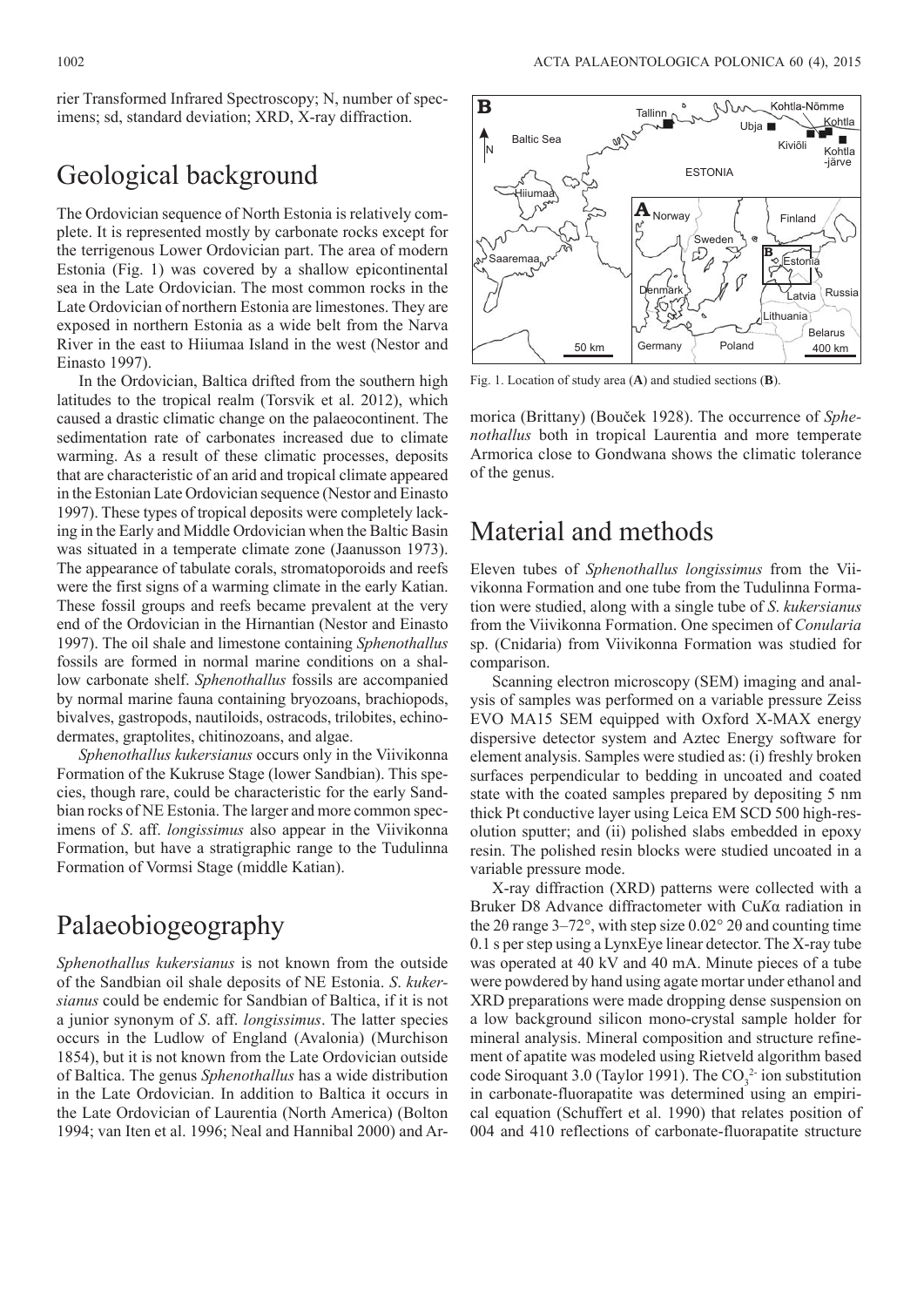

Fig. 2. Tubes of *Sphenothallus* aff. *longissimus* (**A–C**) and *Sphenothallus kukersianus* (Öpik, 1927) (**D**) Viivikonna Formation, lowermost Sandbian, NE Estonia. **A**. TUG 73-37 from Kohtla-Järve. **B**. TUG 1087-14 from Kohtla. **C**. TUG 2-551 from North East Estonia, oil shale basin. **D**. TUG 1087-12 from Kohtla-Järve.

on X-ray diffraction pattern and concentration of  $CO_3^2$  in carbonate-substituted fluorapatite.

Infra-red spectrum of *Sphenothallus longissimus* tube was registred on Nicolet 6700 Fourier Transformed Infrared (FTIR) spectrometer with diamond micro-ATR (attenuated total reflectance) accessory in the 4000–550 cm-1 range.

We follow the classification by van Iten et al. (2013) for *Sphenothallus*.

# Systematic palaeontology

Phylum Cnidaria Hatschek, 1888

Subphylum Medusozoa Peterson, 1979

Class uncertain

Genus *Sphenothallus* Hall, 1847

*Type species*: *Sphenothallus angustifolius* Hall, 1847, New York, Middle Ordovician.

*Sphenothallus kukersianus* (Öpik, 1927)

Fig. 2D.

1927 *Serpulites kukersianus*; Öpik 1927: 27, pl. 2: 14.

*Material*.—One complete specimen TUG 1087-12 from Kohtla -Järve, NE Estonia; Viivikonna Formation, lowermost Sandbian.

*Description*.—Large flattened slightly curved tube with very thin wall. Distal part of the tube is slightly tapering. Tube grew relatively fast in diameter 1.6 mm per 10 mm of length. Tube wall has two lateral thickenings 180° apart that are 0.4 mm thick. The tube wall between lateral thickenings is 0.15 mm thick. Tube external surface is smooth and glossy, with very fine somewhat irregular perpendicular wrinkles. There are six to seven wrinkles per 5 mm. Tube wall has a lamellar structure.

*Dimensions*.—Maximal length 8.8 mm, maximal width 13.0 mm

*Remarks*.—*S*. *kukersianus* differs from *S*. aff. *longissimus* by its relatively fast growing diameter and tapering distal part of the tube. The tapering distal part of the tube could be caused by lateral compression and is presumably an artifact of preservation. It is possible that the fast growing diameter could also be characteristic of the proximal part of the tube of *S*. aff. *longissimus*. However, the studied material did not contain proximal parts of *S*. aff. *longissimus* tubes. Thus, *S*. *kukersianus* may be a junior synonym of *S*. aff. *longissimus*.

*Geographic and stratigraphic range*.—North East Estonia, oil shale basin, Sandbian.

#### *Sphenothallus* aff. *longissimus* (Murchison, 1839)  $Fig. 2A-C.$

1927 *Serpulites longissimus* Murchison, 1839; Öpik 1927: 26, pl. 2: 13.

*Material*.—Twelve partially preserved tubes TUG 1087-11, TUG 1008-25, TUG 1008-26, TUG 1008-27, TUG 1648-2, TUG 1648-3, TUG 1648-4, TUG 2-548, TUG 2-549, TUG 2-550, TUG 2-551, and GIT 494-14; from Kohtla, Kohtla--Nõmme, Kohtla-Järve, Kiviõli, Ubja from NE Estonia, and Kükita 24 borehole; Viivikonna Formation, lowermost Sandbian to Tudulinna Formation, middle Katian.

*Description*.—Very large slightly curved and flattened tubes with thin walls. Tubes grew very slowly in diameter  $0.3$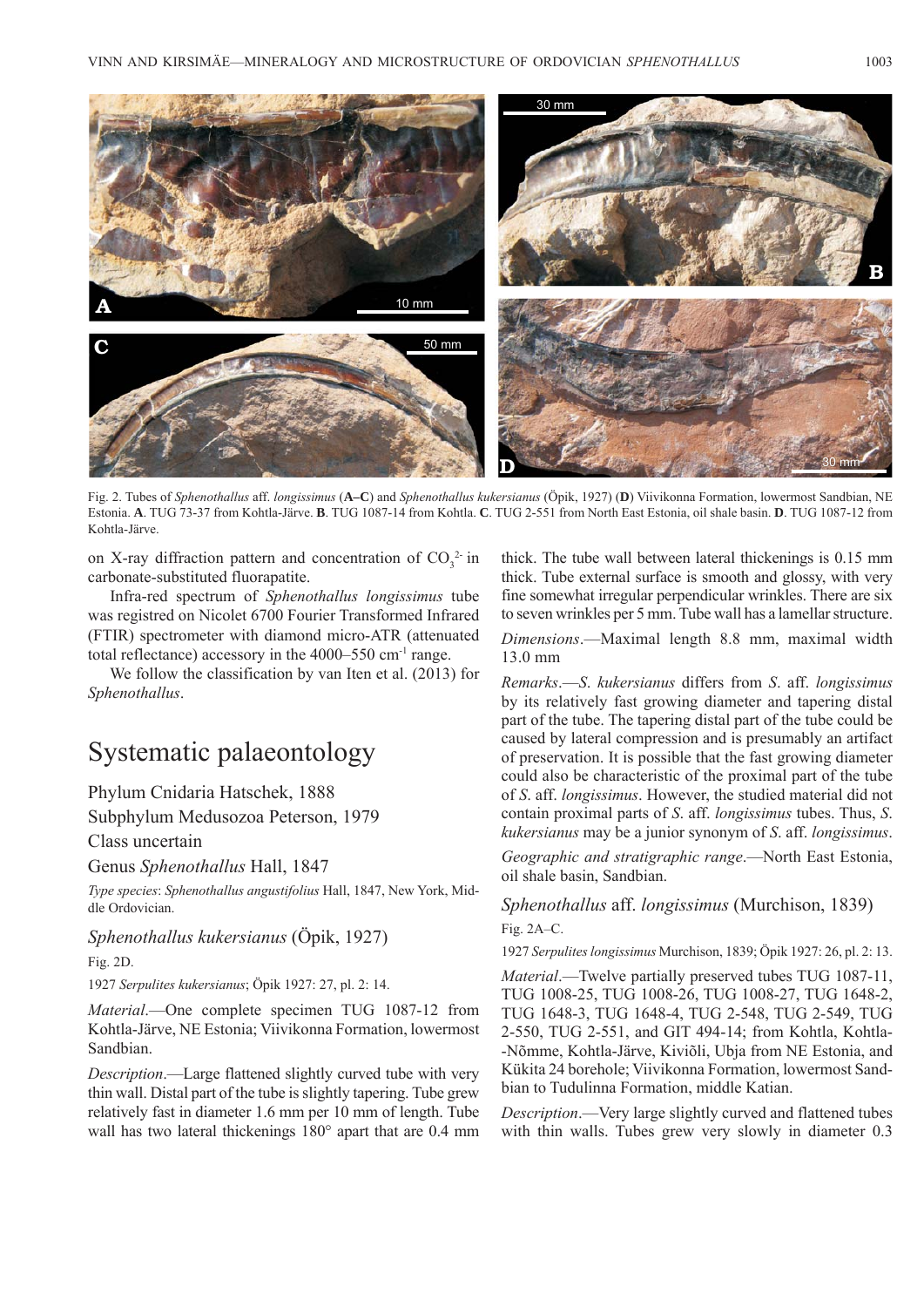

Fig. 3. Tube microstructure of *Sphenothallus* aff. *longissimus* (TUG 1648-2), Viivikonna Formation, lowermost Sandbian, Kohtla-Nõmme. **A**. Laminar micro structure, arrows point to the boundaries of laminae; z, possible thin primary lamination. **B**. Secondary calcitic layer in the tube wall, arrows point to the boundaries between laminae. **C**. Detail view of the boundary between laminae. **D**. Homogeneous microstructure.

to 0.7 mm per 10 mm of length. Tube wall has two lateral thickenings 180 $^{\circ}$  apart that are 0.4 to 0.9 mm thick (N = 7, mean =  $0.56$  mm, sd =  $0.18$ ). The tube wall between lateral thickenings is 0.15 mm thick ( $N = 6$ , mean = 0.17 mm, sd = 0.04). Tube external surface is smooth and glossy, but some tubes have fine somewhat irregular perpendicular wrinkles. There are about three wrinkles per 5 mm in wrinkled tubes. In addition, irregular wrinkles in various directions and of various magnitudes occur in many tubes. Tube wall has a lamellar structure, both at thickenings and between them.

*Dimensions*.—Maximal length >355 mm, maximal width 25 mm ( $N = 12$ , mean = 19.3 mm, sd = 4.89)

*Remarks*.—The studied specimens are affiliated with *Serpulites longissimus* Murchison, 1839 (Murchison 1854: 233, pl. 16: 1) from Ludlow of Great Britain due to their very large and slightly curved tubes. *Sphenothallus* specimens described by Bolton (1994: 2) have somewhat similar shape to *S*. aff. *longissimus*, they also show various wrinkles (Neal and Hannibal

2000: 374–376), but their tubes are much smaller. Another Ordovician species, *S*. *ruedemanni* (Kobayashi 1934: 527, pl. 1: 9–12; Choi et al. 1990: 3, figs. 3, 4), has also somewhat similar wrinkles to some specimens of *S*. aff. *longissimus*, but it differs by the much smaller size of the tube. It also has much greater angle of expansion of the tube than *S*. aff. *longissimus*.

### Results

**Preservation**.—*Sphenothallus* tubes are compressed, but not completely flattened (Fig. 2). The compaction of tubes is variable: maximal diameter/minimal diameter of the tube is 3.3 to 18 ( $N = 6$ , mean = 6.17, sd = 5.80). Tubes contain sediment infilling and show variously developed wrinkles and deformation. Some tubes have fractures filled with sparry calcite or micritic mudstone sediment.

**Microstructure**.—Tubes are composed of thin apatitic lamellae. The development and thickness of the lamellae is vari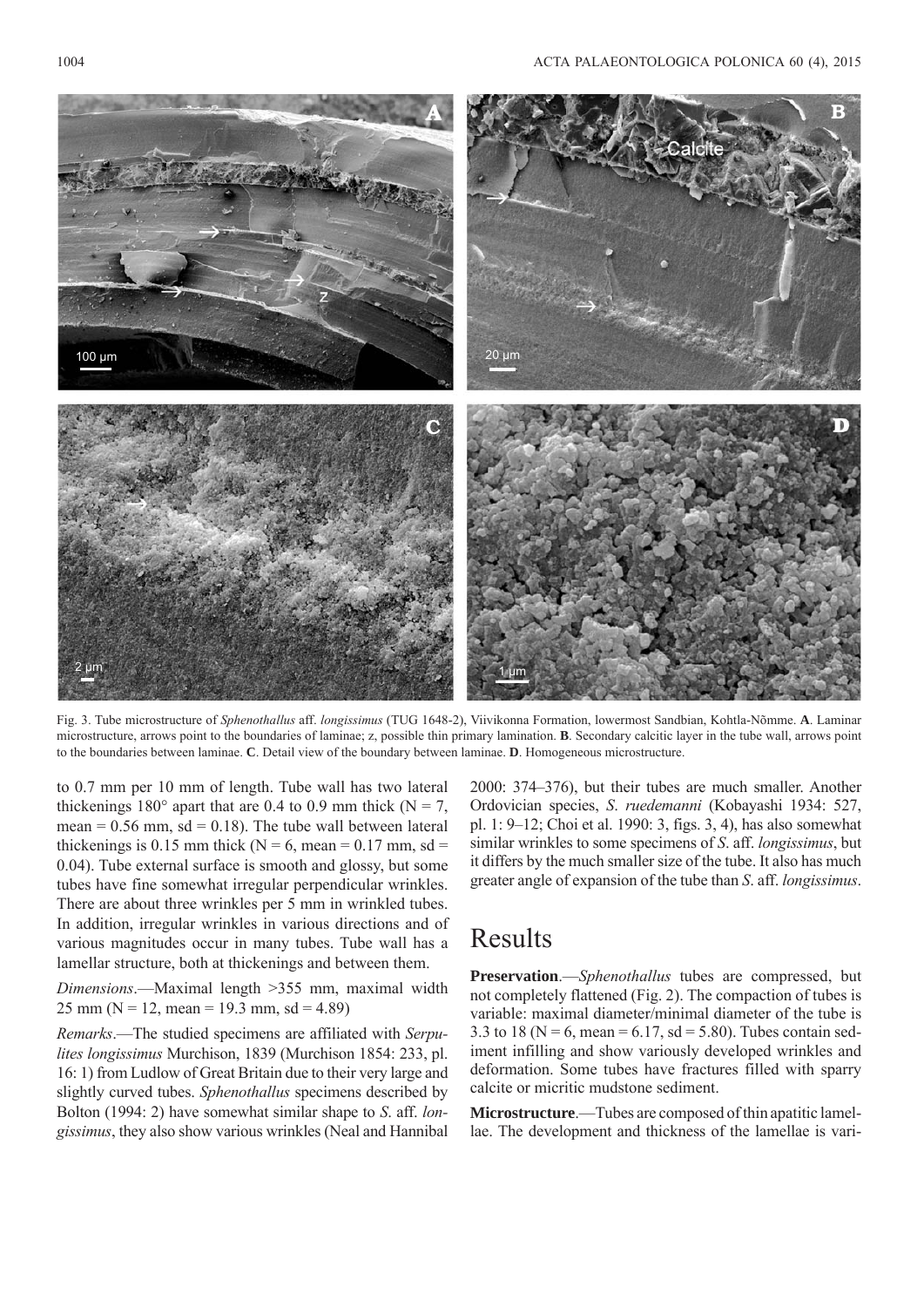able. They are 10 to 170 μm thick (Fig. 3A–C). The boundaries of the lamellae have variable sharpness. Some boundaries are real gaps in the mineral structure, while others are caused by differences in crystal size and appear as parallel zones in the tube wall. The development (sharpness) of boundaries of the same lamella can change laterally. In one tube there is a thin lamella of well-crystallized calcite between the apatitic lamella, 50 to 70 μm thick. The microstructure of apatitic lamellae is homogeneous and typically composed of apatite <500 nm size crystallites (Fig. 3D). The crystal size of apatite forming the homogeneous microstructure is variable and can be larger at the boundaries of lamellae.

**Mineral composition**.—Three analysed tubes of *S*. aff. *longissimus* from oil shale of Viivikonna Formation are composed of carbonate substituted fluorapatite-francolite. Representative X-ray diffraction pattern of *S*. aff. *longissimus* is shown in Fig. 4. The carbonate ion concentrations in studied samples are similar to each other and vary between 9.0–10.7 wt% (Table 1). The lattice parameters of the studied apatite are: Kohtla Nõmme a = 9.319(6) Å, c = 6.903(0) Å; Kohtla a = 9.320(5) Å, c = 6.904(1) Å; Kiviõli a = 9.321(7) Å,  $c = 6.904(1)$  Å (Fig. 5). One tube contained calcite in addition to apatite (Fig. 6). *Conularia* sp. shell from oil shale of Viivikonna Formation is also composed of francolite with carbonate ion concentration 8.1 wt%. The lattice parameters of *Conularia* sp. apatite are a =  $9.315(7)$  Å, c =  $6.888(3)$  Å (Table 1).

Table 1. Carbonate content of *Sphenothallus* and *Conularia* apatite according to equation  $y = 10.643x^2 - 52.512x + 56.986$ , where  $Y = CO_2$ wt% and  $x = \Delta(004)$ -(410) (Schuffert et al. 1990).

| <b>Species</b>               | position of XRD peaks, $\degree\theta$ , CuK $\alpha$ |        |       |      |
|------------------------------|-------------------------------------------------------|--------|-------|------|
|                              | 410                                                   | 004    |       | CO2% |
| Sphenothallus (Kohtla-Nõmme) | 51.870                                                | 53.019 | 1.149 | 10.7 |
| Sphenothallus (Kohtla)       | 51.821                                                | 53.032 | 1.211 | 9.0  |
| Sphenothallus (Kiviõli)      | 51.857                                                | 53.009 | 1.152 | 10.6 |
| Conularia (Kohtla-Järve)     | 51.815                                                | 53.060 | 1.245 | 8.1  |

Infrared spectrum of *S*. aff. *longissimus* (Fig. 7) show strongest absorption bands at  $1024 \text{ cm}^{-1}$  and  $550-600 \text{ cm}^{-1}$ , which are due to stretching vibration and bending of phosphate  $PO_4^{3}$  anions, respectively (Elliot 2002). Bands at about 1600, 1400, and 865 cm<sup>-1</sup> are assigned to carbonate anions replacing the phosphate in apatite structure. There is no indication of C-H bands typical to organic material in the region 2500–3000 cm<sup>-1</sup>. Broad maxima between 3000–3400 cm<sup>-1</sup> is due to adsorbed molecular water.

### Discussion

**Tube microstructure***.—*We interpret the lamellae of *Sphenothallus* as an original tube structure. In addition to well-developed lamella there are zones located parallel to the tube wall. One specimen revealed a zonation with the interval



Fig. 4. Representative X-ray diffraction pattern of *Sphenothallus* aff. *longissimus*, Viivikonna Formation, lowermost Sandbian, Kohtla, NE Estonia. Dark gray line indicates modelled apatite pattern fitted to measured pattern. Position of reflections 410 and 004 were used to estimate carbonate ion content in carbonate-fluor apatite structure.



Fig. 5. Lattice parameters of *Sphenothallus* aff. *longissimus* apatite compared with *Conularia* sp. and other biological and sedimentary apatites (data from Nemliher 1999).

of 10 μm that possibly represents the original thickness of the lamellae in the tube wall (Fig. 3A). We did not find any chemical zonation corresponding to this microstructural feature. We interpret the variable thicknesses of the lamellae and their variable development as a result of recrystallization during the diagenesis. Specifically, the laterally changing sharpness of boundaries of lamellae indicates diagenetic alternation of the microstructure.

Homogeneous microstructure is common in various invertebrates (Carter et al. 1990). However, it is possible that the original microstructure of *Sphenothallus* lamellae may have been different. The homogeneous microstructure could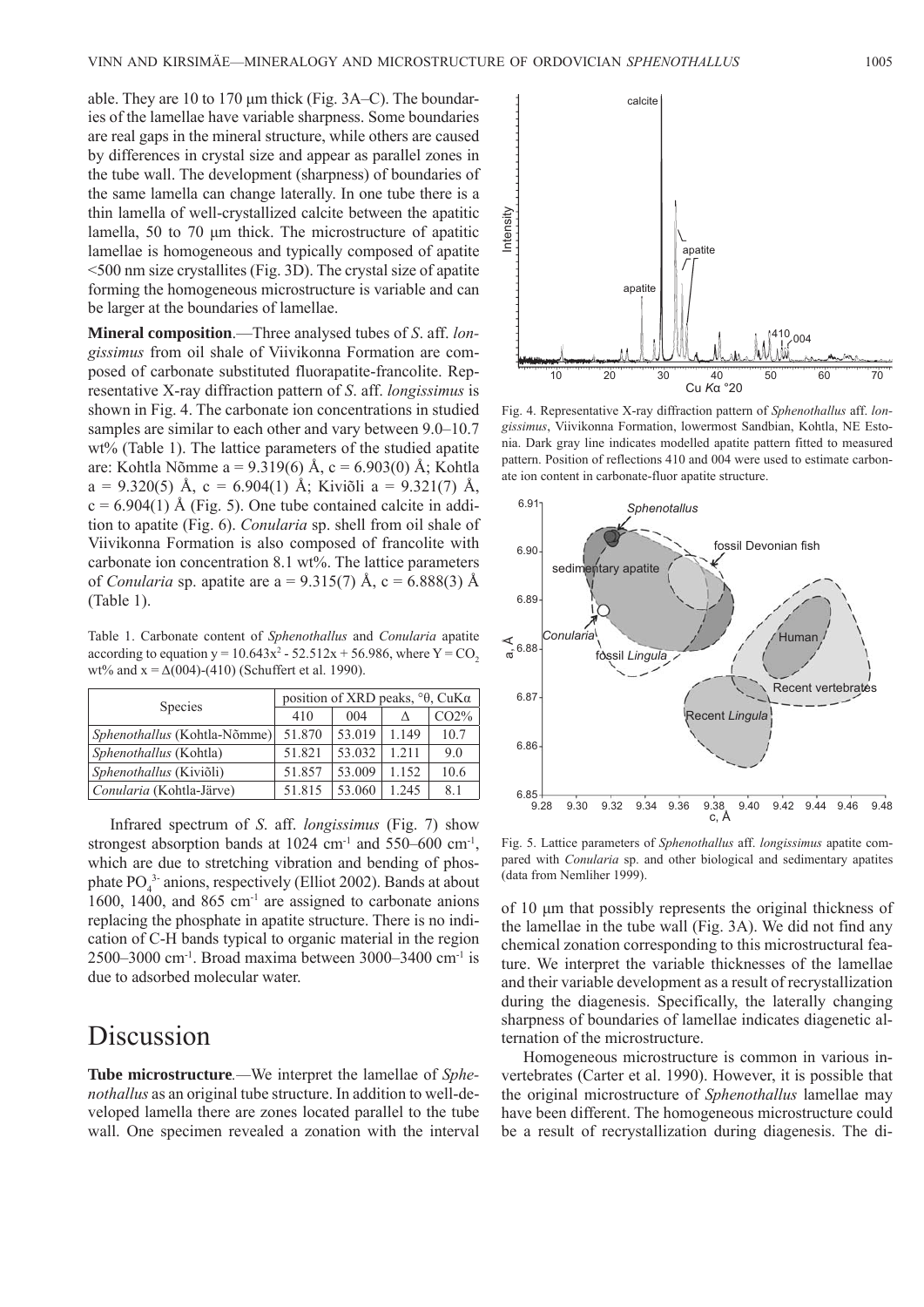

Fig. 6. EDS spectra of the phosphatic *Sphenothallus* tube with diagenetic calcite interlayer. Scale bar 100 μm.

agenetically altered microstructure of the phylogenetically closely related *Torellella* is very similar to that of homogeneous microstructure in *Sphenothallus* (Fig. 3D). In contrast, the unaltered laminae of *Torellella* are composed of fibres oriented parallel to the longitudinal axis of the tubes (Vinn 2006). It is possible that biomineralization systems of phylogenetically closely related animals were similar. Thus, *Torellella* and *Sphenothallus* may have also had a similar tube microstructure if they had a similar biomineralization. Conulariids are the other phosphatic cnidarians presumably related to the *Sphenothallus*. Similarly to the *Sphenothallus* shell of conulariids is composed of thin lamellae (van Iten 1991, 1992a, b). However, it is not clear whether this similarity represents a homology or a convergent development.

**Biomineralization and mineral composition***.—*There are two alternative views to the original composition of *Sphenothallus* tubes. Previous mineralogical analyses have in general showed apatitic composition (Schmidt and Teichmüller 1956; Mason and Yochelson 1985). Feldmann et al. (1986) found possible collophane in the tube wall of *Sphenothallus*. According to an alternative view, *Sphenothallus* may have had originally organic tubes (Bodenbender et al. 1989) and their remains phosphatized later during the fossilization. We found some taphonomic evidence supporting the originally biomineralized tubes. If thin-walled *Sphenothallus* had organic tubes they would likely have been completely flattened due to sediment compaction. However, the tubes studied here show only partial compaction. In addition we did not find any signs of diagenetic phosphatization in other fossils found around the *Sphenothallus* tubes. The limestone and oil shale rocks containing *Sphenothallus* tubes have no elevated phosphorus content and they don't contain any sedimentary phosphorites (Raukas and Teedumäe 1997). Moreover, we did not find any signatures of

organic material in ATR-FTIR spectra of *Sphenothallus* tube (Fig. 7). The selective phosphatization of *Sphenothallus* tubes seems unlikely as the other fossil remains would have offered similarly good surfaces for apatite nucleation.

The lattice parameters as well as the carbonate content in francolite of three studied tubes are very similar, which may indicate little variability of the *Sphenothallus* apatite from the Sandbian oil shale of NE Estonia (Fig. 5). The apatite of the studied tubes has likely been partially or completely recrystallized during diagenesis. Due to the diagenetic changes, lattice parameters of the studied *Sphenothallus* apatite are similar to the other old sedimentary apatites and diagenetically altered bioapatites (Fig. 5). The calcite lamellae in the tube structure of one specimen were presumably deposited into preformed fractures during diagenesis.

It is possible that Palaeozoic tubicolous fossils commonly attributed to *Sphenothallus* belong to different animals with convergent morphology and tubes, which are composed of organics and phosphate. In addition to earlier reports of organic walled *Sphenothallus* finds (e.g., Bodenbender et al. 1989), Wei-Haas et al. (2011) recently described unbranched, straight or slightly bent tubular fossils morphologically similar to *Sphenothallus* in the Martinsburg Formation, Upper Ordovician of Appalachians, USA. However, these tubes are composed of carbonaceous material, rather than Ca-phosphate and show some distinct morphological differences, such as limited evidence for distal widening of the tubes, and lack of holdfasts compared with the phosphatic tubes of *Sphenothallus*. Therefore, Wei-Haas et al. (2011) refer to these as "*Sphenothallus*-like".

On the other hand, a mixed organic-phosphatic composition of *Sphenothallus* tubes has been reported (Fauchland et al. 1986; Yi et al. 2003; Li et al. 2004). Fauchland et al. (1986) and Yi et al. (2003) base their interpretation of organic matter in tubes on C peak appearance on energy dispersive (EDS) microanalysis spectrums. However, our XRD analysis of *Sphenothallus* tubes shows that the tube walls are composed of carbonate-substituted fluorapatite (francolite),



Fig. 7. Representitave ATR-FTIR spectrum of *Sphenothallus* aff. *longissimus* from Viivikonna Formation, Kivõli, NE Estonia.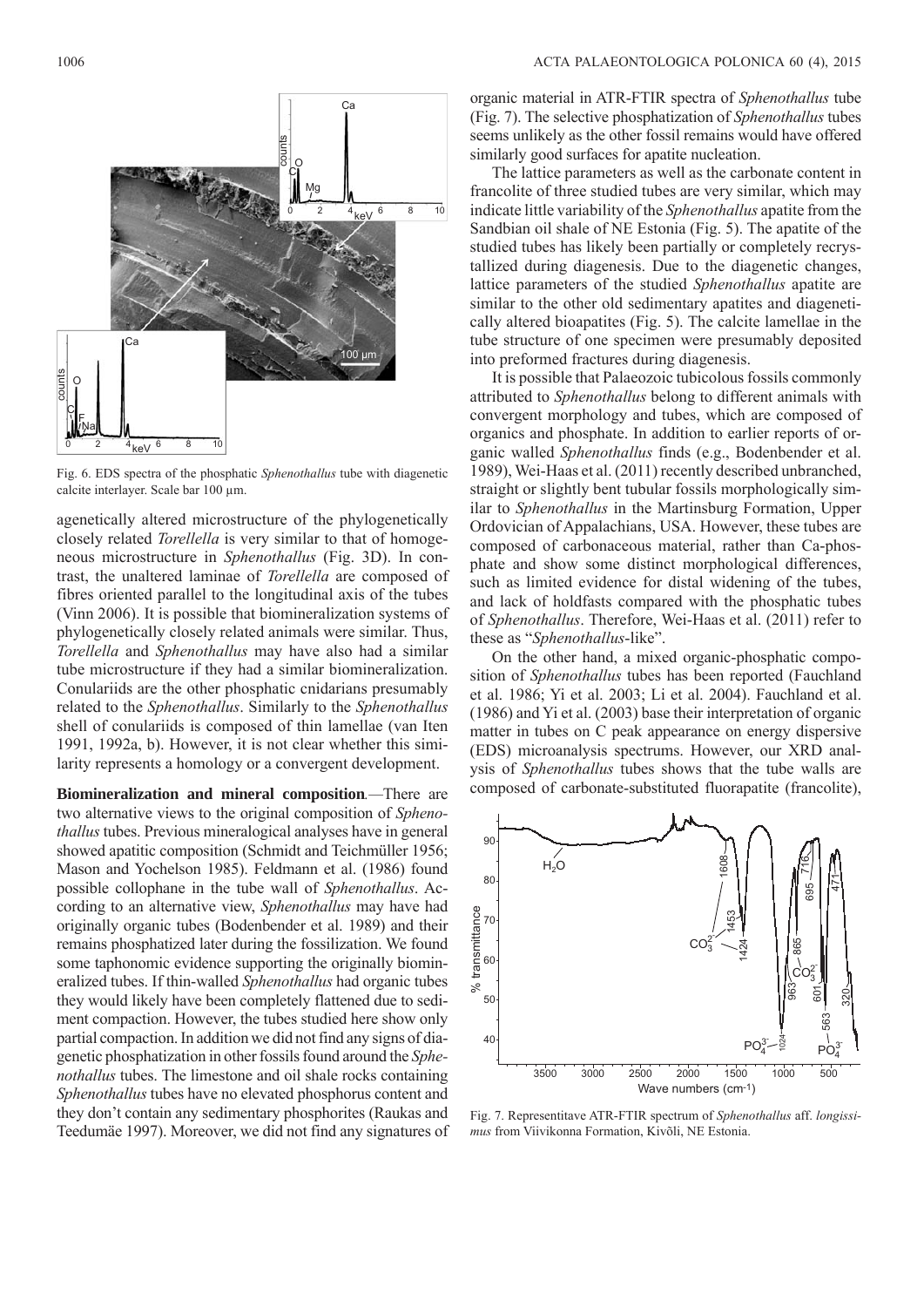whereas ATR-FTIR spectra of studied *Sphenothallus* tubes do not reveal adsorption maxima characteristic to organic compounds (Figs. 4, 7). Therefore, the qualitative identification of carbon in a microanalysis spectrum alone does not prove the presence of the organic carbon/matter (sensu stricto) in tubes. Nevertheless, Li et al. (2004) show, in addition to EDS spectra, presence of organic matter-like structures on transmission electron micrographs of HCl and HF treated tube sections, suggesting that tube walls of *Sphenothallus* originally consisted of alternating phosphatic and organic laminae, but organic laminae have been in most cases replaced by diagenetic apatite. Similar microstructure of alternating phosphatic and organic laminae is observed in the Recent lingulate brachiopod *Lingula anatina*, though the organic matter is completely replaced by secondary carbonate-fluorapatite in fossil lingulates (e.g., Lang and Puura 2013). This does not mean that *Sphenothallus* shared biological affinities with lingulates, but it may have had similarities in the biomineralization. Conulariids and *Sphenothallus* possibly share the cnidarian affinities (van Iten 1991, 1992a, b; van Iten et al. 2013) and they also have skeletons with similar apatitic composition. However, the lattice parameters of the *Conularia* sp. and *Sphenothallus* are different (Table 1, Fig. 5). Both *Conularia* sp. and *Sphenothallus* were collected from oil shale of Viivikonna Formation of north eastern Estonia. They were preserved in similar geological conditions. Thus, the different lattice parameters may reflect the original differences in the biomineralization of these phosphatic cnidarians.

# Conclusions

- The genus *Sphenothallus* has a wide distribution in the Late Ordovician. The occurrence of *Sphenothallus* both in tropical Laurentia and more temperate Armorica close to Gondwana shows the climatic tolerance of the genus.
- We found taphonomic evidence supporting the originally biomineralized tubes. If thin-walled *Sphenothallus* had organic tubes they would likely have been completely flattened due to sediment compaction. However, the tubes studied here show only partial compaction. In addition we did not find any signs of diagenetic phosphatization in other fossils found around the *Sphenothallus* tubes.
- We interpret the lamellae of *Sphenothallus* as an original tube structure. In addition to well-developed lamella there are zones located parallel to the tube wall with the interval of 10 μm that possibly represents the original thickness of the lamellae in the tube wall. The tube walls of *Sphenothallus* originally consisted of alternating phosphatic and organic laminae, but organic laminae have been in most cases replaced by diagenetic apatite.
- Different lattice parameters of the apatite indicate that biomineralization systems of phylogenetically closely related phosphatic cnidarians *Sphenothallus* and *Conularia* sp. may have been different.

### Acknowledgements

Mark A. Wilson (The College of Wooster, Hanover, USA) read the earlier version of the manuscript. We are grateful to Yannicke Dauphin (Univerité de Paris VI, France) and Heyo Van Iten (The Hanover College, Hanover, USA) for the constructive reviews. OV is indebted to the Sepkoski Grant of the Paleontological Society, Estonian Science Foundation grant ETF9064, Estonian Research Council grant IUT20-34 and the target-financed projects (from the Estonian Ministry of Education and Science) SF0180051s08 and SF0180069s08 (granted to KK) for financial support. This paper is a contribution to IGCP 591 "The Early to Middle Palaeozoic Revolution".

# References

- [Bodenbender, E., Wilson, M.A., and Palmer, T.J. 1989. Paleoecology](http://dx.doi.org/10.1111/j.1502-3931.1989.tb01685.x)  of *Sphenothallus* on an Upper Ordovician hardground. *Lethaia* 22: 217–225.
- Bolton, T.E. 1994. *Sphenothallus angustifolius* Hall, 1847 from the lower Upper Ordovician of Ontario and Quebec. *Geological Survey of Canada Bulletin* 479: 1–11.
- Bouček, B. 1928. Révision des Conulaires paléozoïques de la Bohême. *Palaeontographica Bohemiae* 11: 60–108.
- Carter, J., Bandel, G.K., de Buffrènil, V., Carlson, S.J., Castanet, J., Crenshaw, M.A., Dalingwater, J.E., Francillion-Vieillot, H., Géradie, J., Meunier, F.J., Mutvei, H., de Riqlès, A., Sire, J.Y., Smith, A.B., Wendt, J., Williams, A., and Zylberberg, L. 1990. Glossary of skeletal biomineralization. *In*: J.G. Carter (ed.), *Skeletal Biomineralization: Patterns, Processes and Evolutionary Trends. Vol. 1*, 609–671. Van Nostrand Reinhold and Co., New York.
- Choi, D.K. 1990. *Sphenothallus* ("Vermes") from the Tremadocian Dumugol Formation, Korea. *Journal of Paleontology* 64: 403–408.
- Elliott, J.C. 2002. Calcium phosphate biominerals. *In*: M.J. Kohn, J. Rakovan, and J.M. Hughes (eds.), Phosphates: Geochemical, Geobiological, and Materials Importance. *Reviews in Mineralogy and Geochemistry* 48: 427–453.
- Fauchald, K., Sturmer, W., and Yochelson, E.L. 1986. *Sphenothallus* "Ver[mes" in the Early Devonian Hunsruck Slate, West Germany.](http://dx.doi.org/10.1007/BF02989422) *Paläontologische Zeitschrift* 60: 57–64.
- Feldmann, R.M., Hannibal, J.T., and Babcock, L.E. 1986. Fossil worms from the Devonian of North America (*Sphenothallus*) and Burma ("Vermes") previously identified as phyllocarid arthropods. *Journal of Paleontology* 60: 341–346.
- Hall, J. 1847. *Palaeontology of New York. Volume I. Containing Descriptions of the Organic Remains of the Lower Division of the New York System*. 338 pp. C. Van Benthuysen, Albany.
- Hatschek, B. 1888. *Lehrbuch der Zoologie. Eine morphologische Ubersicht der Thierreiches zur Einfuhrung in das Stadium der Wissenschaft*. Erste Liefrung. iv + 304 pp. Fischer, Jena.
- [Jaanusson, V. 1973. Aspects of carbonate sedimentation in the Ordovician](http://dx.doi.org/10.1111/j.1502-3931.1973.tb00871.x)  of Baltoscandia. *Lethaia* 6: 1, 11–34.
- Kobayashi, T. 1934. The Cambro-Ordovician formations and faunas of South Chosen. Palaeontology. Part II, Lower Ordovician faunas. *Journal of the Faculty of Science, Imperial University of Tokyo, Section II* 3: 521–585.
- [Lang, L. and Puura, I. 2013. Phosphatized organic nanostructures in the](http://dx.doi.org/10.3176/earth.2013.10)  Cambrian linguloid brachiopod *Ungula inornata* (Mickwitz). *Estonian Journal of Earth Sciences* 62: 121–130.
- [Li, G.X., Zhu, M.Y., van Iten, H., and Li, C.W. 2004. Occurrence of the](http://dx.doi.org/10.1016/j.geobios.2003.04.002)  earliest known *Sphenothallus* Hall in the Lower Cambrian of Southern Shaanxi Province, China. *Geobios* 37: 229–237.
- Mason, C. and Yochelson, E.L. 1985. Some tubular fossils (*Sphenothallus*: "Vermes") from the middle and late Paleozoic of the United States. *Journal of Paleontology* 59: 85–95.